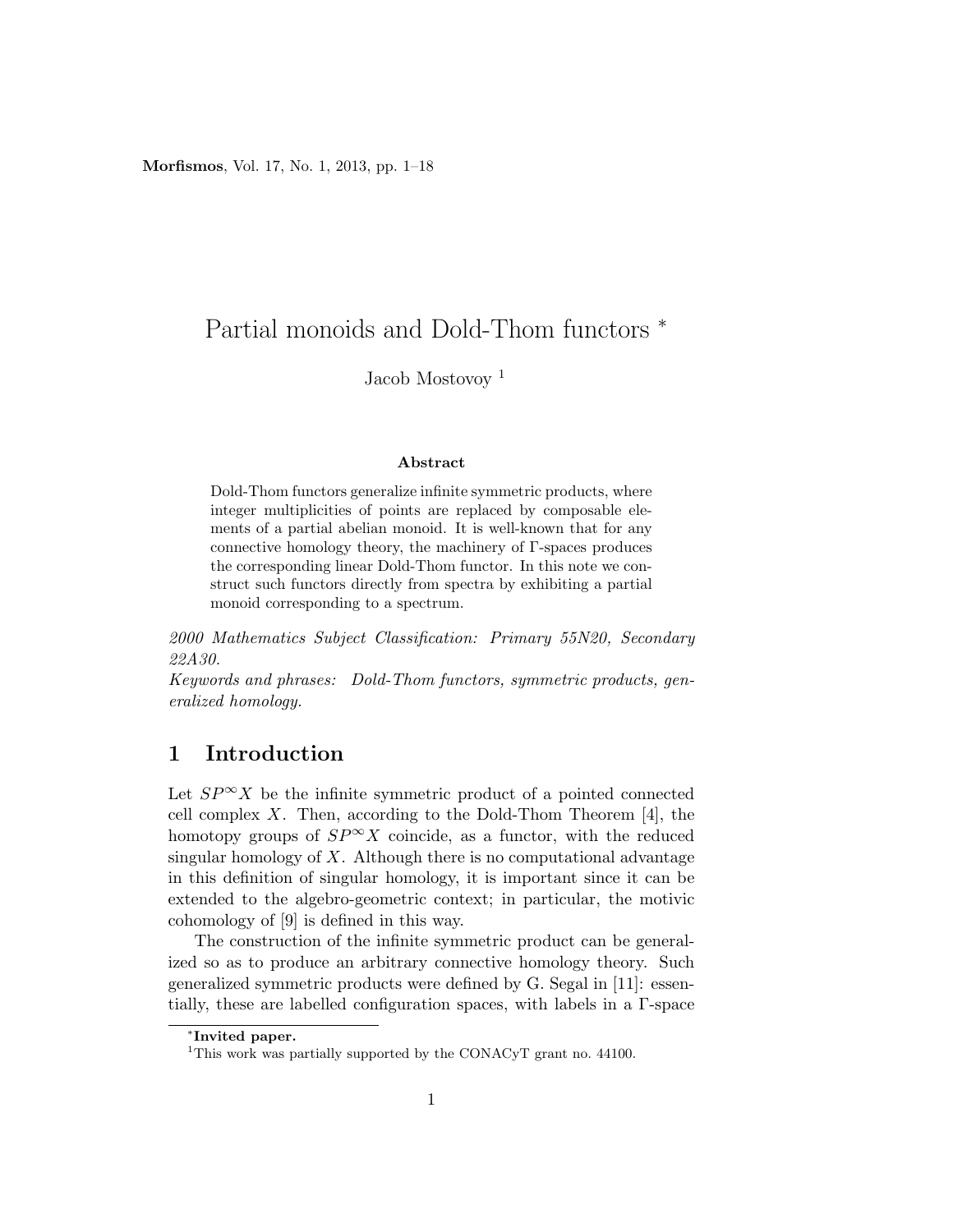(see also [2, 3, 6]). If the  $\Gamma$ -space of labels is injective (see [13]) it gives rise to a partial abelian monoid; it has been proved that in [13] that for each connective homology theory there exists an injective Γ-space. In this case Segal's generalized symmetric product can be thought of as a space of configurations of points labelled by composable elements of a partial monoid. An explicit example discussed in [12] is the space of configurations of points labelled by orthogonal vector spaces: it produces connective K-theory.

We shall call the generalized symmetric product functor with points having labels, or "multiplicities", in a partial monoid  $M$ , the Dold-Thom functor with coefficients in M. Certainly, the construction of such functors via Γ-spaces is most appealing. However, if we start with a spectrum, constructing the corresponding Dold-Thom functor using Γ-spaces is not an entirely straightforward procedure since the Γ-space naturally associated to a spectrum is not injective. The purpose of the present note is to show how a connective spectrum  $\mathcal M$  gives rise to an explicit partial monoid M such that the homotopy of the Dold-Thom functor with coefficients in  $M$  coincides, as a functor, with the homology with coefficients in  $\mathcal M$ . The construction is based on a trivial observation: if  $Y$  is a space and  $X$  is a pointed space, the space of maps from  $Y$  to  $X$  has a commutative partial multiplication with a unit.

# 2 Partial monoids and infinite loop spaces

### 2.1 Partial monoids.

Most of the following definitions appear in [10]. A partial monoid  $M$ is a topological space equipped with a subspace  $M_{(2)} \subseteq M \times M$  and an addition map  $M_{(2)} \rightarrow M$ , written as  $(m_1, m_2) \rightarrow m_1 + m_2$ , and satisfying the following two conditions:

- there exists  $0 \in M$  such that  $0 + m$  and  $m + 0$  are defined for all  $m \in M$  and such that  $0 + m = m + 0 = m$ ;
- for all  $m_1, m_2$  and  $m_3$  the sum  $m_1 + (m_2+m_3)$  is defined whenever  $(m_1 + m_2) + m_3$  is defined, and both are equal.

We shall say that a partial monoid is abelian if for all  $m_1$  and  $m_2$  such that  $m_1 + m_2$  is defined,  $m_2 + m_1$  is also defined, and both expressions are equal.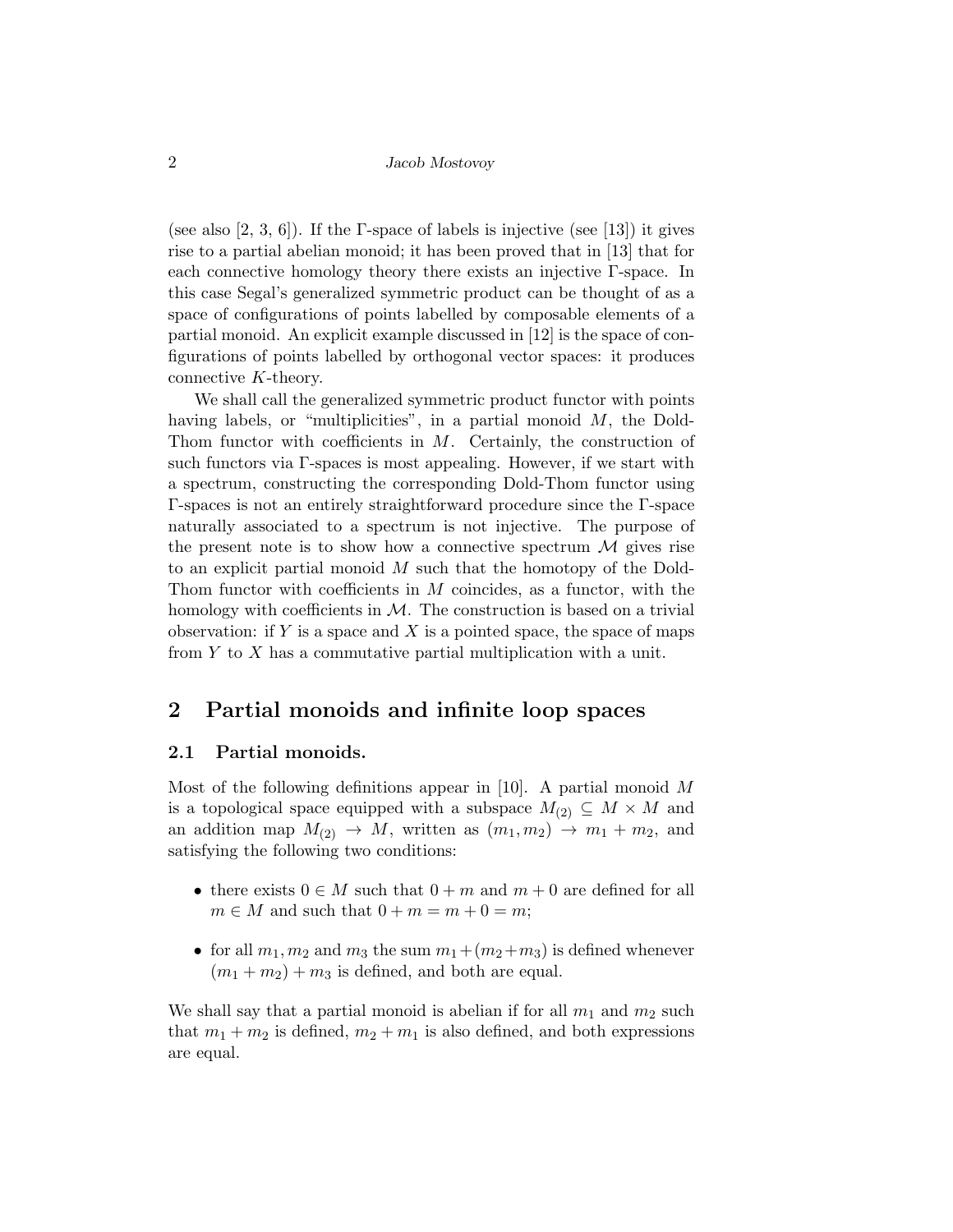The classifying space  $BM$  of a partial monoid  $M$  is defined as follows. Let  $M_{(k)}$  be the subspace of  $M^k$  consisting of composable k-tuples. The  $M_{(k)}$  form a simplicial space, with the face operators  $\partial_i: M_{(k)} \to M_{(k-1)}$  and the degeneracy operators  $s_i: M_{(k)} \to M_{(k+1)}$ defined as

$$
\partial_i(m_1, \dots, m_k) = (m_2, \dots, m_k) \quad \text{if } i = 0
$$
  
=  $(m_1, \dots, m_i + m_{i+1}, \dots, m_k) \quad \text{if } 0 < i < k$   
=  $(m_1, \dots, m_{k-1}) \quad \text{if } i = k$ 

and

$$
s_i(m_1,...,m_k) = (m_1,...,m_i,0,m_{i+1},...,m_k)
$$
 if  $0 \le i \le k$ .

The classifying space  $BM$  is the realization of this simplicial space. In the case when  $M$  is a monoid,  $BM$  is its usual classifying space. If M is a partial monoid with a trivial multiplication (that is, the only composable pairs of elements in  $M$  are those containing 0), the space BM coincides with the reduced suspension  $\Sigma M$ .

A homomorphism  $f : M \to N$  is a map such that whenever  $m_1 + m_2$ is defined,  $f(m_1) + f(m_2)$  is also defined and equal to  $f(m_1 + m_2)$ . If f, considered as a map of sets, is an inclusion, we say that  $M$  is a partial submonoid of N.

### 2.2 Partial monoids and spectra.

Given a pointed space X we shall write  $\Omega X$  for the space all maps  $\mathbb{R} \to X$  supported (that is, attaining a value distinct from the base point of X) inside a compact subset of R. If  $\Omega_{\epsilon}$ X denotes the space of all maps  $\mathbb{R} \to X$  supported in  $[-\epsilon, \epsilon]$ , with the compact-open topology,  $\Omega X$  is given the weak topology of the union  $\cup_{\epsilon} \Omega_{\epsilon} X$ . The usual loop space can be identified with  $\Omega_1 X$  and the inclusion  $\Omega_1 X \hookrightarrow \Omega X$  is a homotopy equivalence.

If  $X$  is an abelian partial monoid and  $Y$  is a space, the space of all continuous maps  $Y \to X$  is also an abelian partial monoid. Two maps  $f, g$  are composable in this partial monoid if at each point of Y their values are composable. In particular, if  $X$  is a pointed topological space, then, considering  $X$  as a monoid with the trivial multiplication, we see that  $\Omega X$  is an abelian partial monoid; two maps in  $\Omega X$  are composable if their supports are disjoint.

The space  $\Omega X$  as defined here is much better behaved with respect to this partial multiplication than the usual loop space: while a generic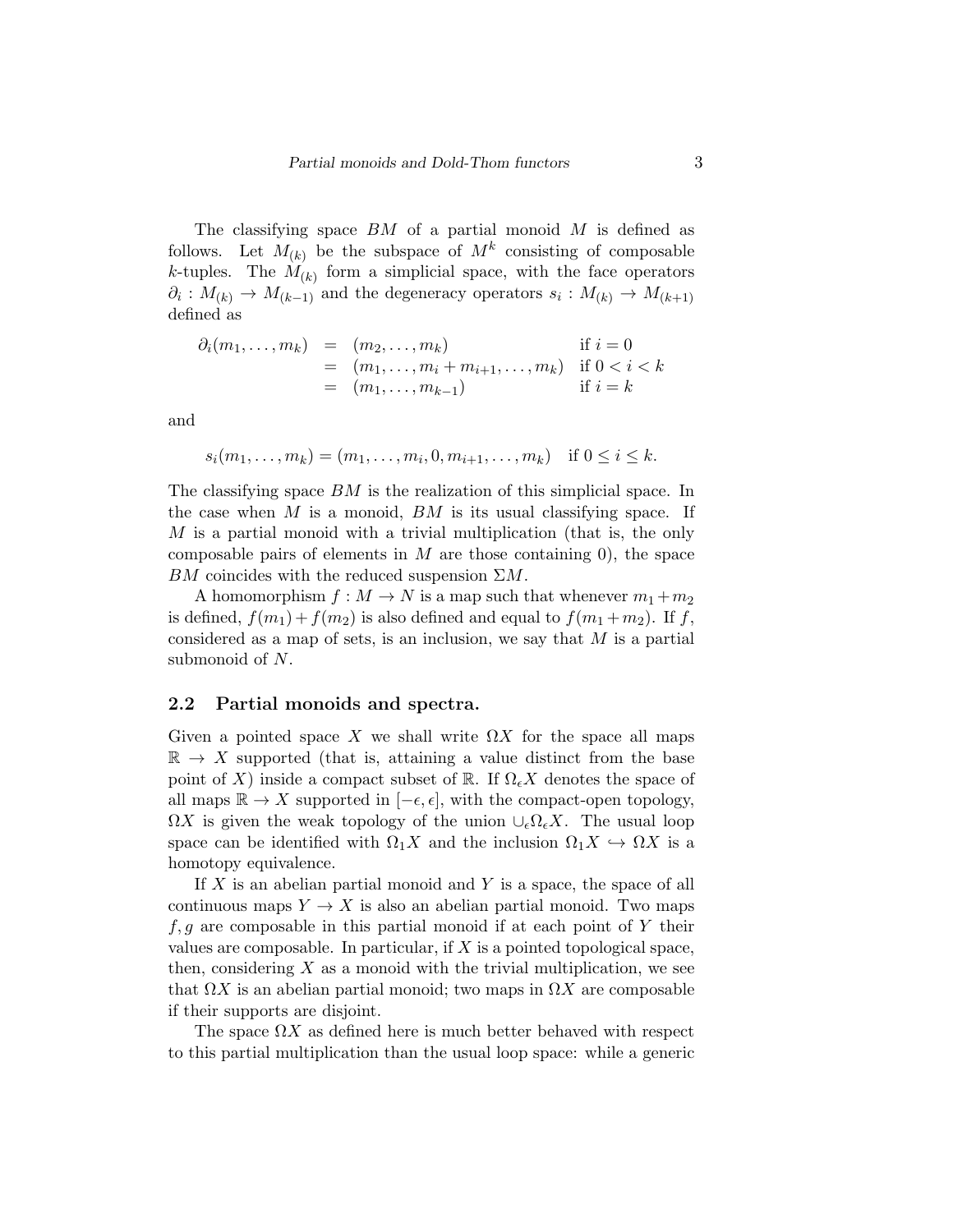element of the usual loop space is only composable with the base point, each element of  $\Omega X$  is composable with a big (in a sense that we need not make precise here) subset of  $\Omega X$ .

The partial multiplication on  $\Omega^n X$  for  $n > 1$  can be defined inductively for all the pairs of maps from R to the partial monoid  $\Omega^{n-1}X$ whose values are composable at each point. This is, of course, the same as treating the points of  $\Omega^n X$  as maps  $\mathbb{R}^n \to X$  and defining the composable pairs of maps as those with disjoint supports in  $\mathbb{R}^n$ .

Let now  $\mathcal M$  be a connective spectrum. We construct a partial abelian multiplication on its infinite loop space as follows. First, let us replace inductively  $\mathcal{M}_0$  by a point and the spaces  $\mathcal{M}_i$  for  $i > 0$  by the mapping cylinders of the structure maps

$$
\Sigma \mathcal{M}_{i-1} \to \mathcal{M}_i,
$$

obtaining a spectrum  $\mathcal{M}'$ . This, in particular, allows us to assume that all the structure maps are inclusions. As a consequence, we have inclusion maps

$$
\Omega^{i-1} \mathcal{M}'_{i-1} \to \Omega^i \mathcal{M}'_i,
$$

which send composable  $k$ -tuples of elements to composable  $k$ -tuples for all  $k$ . The union of all the spaces

$$
M^{[i]} = \Omega^i \mathcal{M}'_i
$$

is the infinite loop space for the spectrum  $\mathcal M$  and it naturally has the structure of a partial abelian monoid.

## 2.3 Dold-Thom functors.

Let  $M$  be an abelian partial moniod and  $X$  a topological space with the base point ∗. We define the configuration space  $M_n[X]$  of at most n points in X with labels in M as follows. For  $n > 0$  let  $W_n$  be the subspace of the symmetric product  $SP<sup>n</sup>(X \wedge M)$  consisting of points  $\sum_{i=1}^{n}(x_i, m_i)$  such that the  $m_i$  are composable;  $W_0$  is defined to be a point. The space  $M_n[X]$  is the quotient of  $W_n$  by the relations

$$
(x, m1) + (x, m2) + ... = (x, m1 + m2) + ... ,
$$

where the omitted terms on both sides are understood to coincide, and

$$
(x,0)=(\ast,m)
$$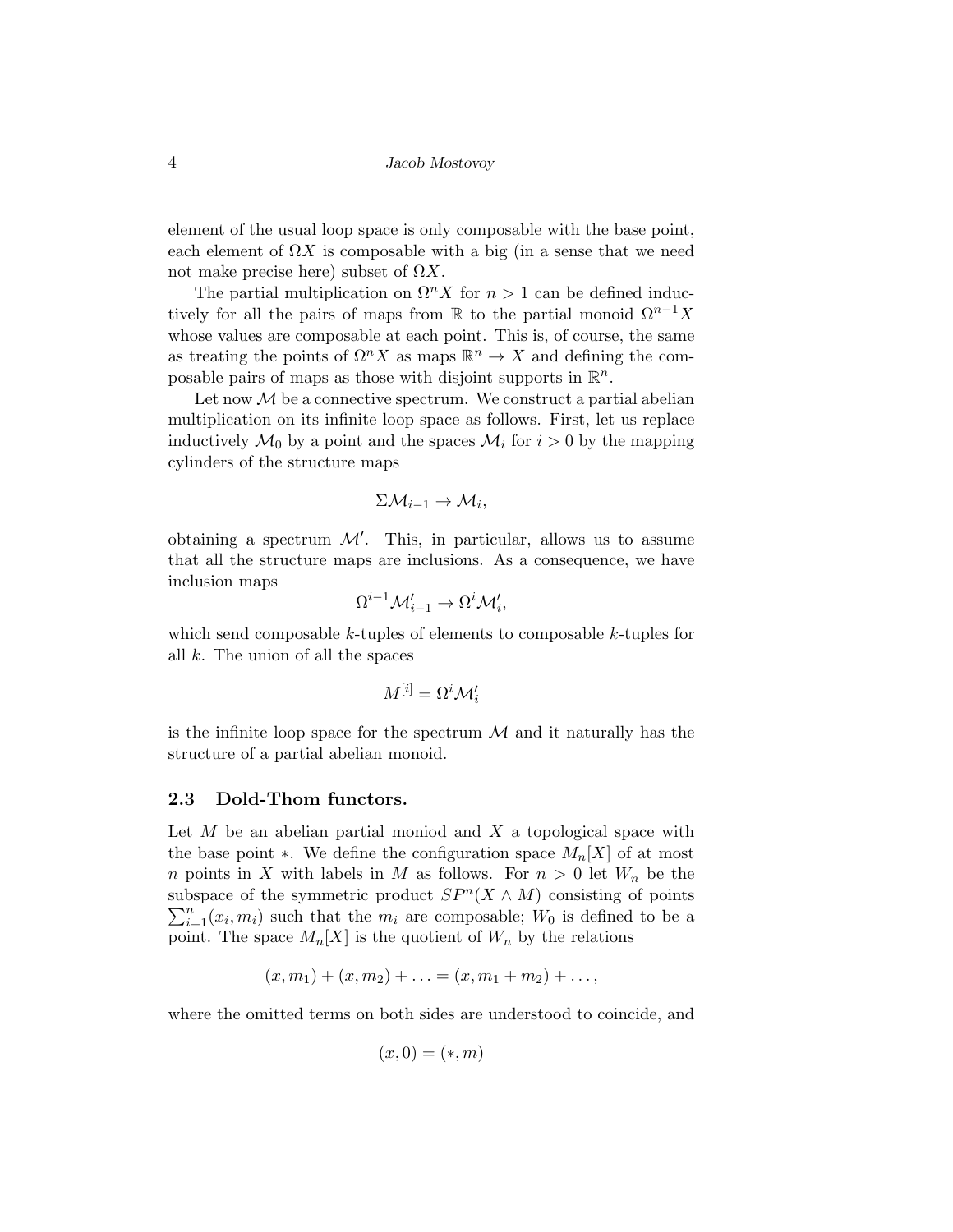for all  $x$  and  $m$ . This quotient map commutes with the inclusions of W<sub>n</sub> into  $W_{n+1}$  coming, in turn, from the inclusions  $SP^{n}(X \wedge M) \rightarrow$  $SP^{n+1}(X \wedge M)$ , and, hence,  $M_n[X]$  is a subspace of  $M_{n+1}[X]$ .

The Dold-Thom functor of  $X$  with coefficients in  $M$  is the space

$$
M[X] = \bigcup_{n>0} M_n[X].
$$

The Dold-Thom functor with coefficients in the monoid of nonnegative integers is the infinite symmetric product. If  $M$  has trivial multiplication, we have

$$
M[X] = M_1[X] = X \wedge M.
$$

The composability of labels in a configuration is essential for the functoriality of  $M[X]$ . A based map  $f : X \rightarrow Y$  induces a map  $M[f] : M[X] \to M[Y]$  as follows: a point  $\sum_i (x_i, m_i)$  is sent to the point  $\sum(y_i, n_i)$  where the label  $n_i$  is equal to the sum of all the  $m_i$ such that  $f(x_i) = y_i$ .

Apart from the infinite symmetric products, Dold-Thom functors generalize classifying spaces: for any partial monoid  $M$  its classifying space  $BM$  is homeomorphic to  $M[S^1]$ . To construct the homeomorphism, take the lengths of the intervals between the particles to be the barycentric coordinates in the simplex in BM defined by the labels of the particles. Similarly, the classifying space of an arbitrary Γ-space can be constructed in this way (modulo some technical details), see Section 3 of [11]. The identification of  $BM$  with  $M[S^1]$  also makes sense for nonabelian monoids. The construction of a classifying space for a monoid as a space of particles on  $S^1$  was first described in [8].

In the case when  $M$  is a partial abelian monoid coming from a spectrum M it is convenient to consider a different topology on  $M_n[X]$ . Namely, we define  $M_n[X]$  as the the union of the spaces  $M_n^{[i]}[X]$  with the weak topology. Then, as above, the Dold-Thom functor with coefficients in M associates to a space X the space  $M[X] = \bigcup M_n[X]$ . The technical advantage provided by this modification is that for any compact space Y the map  $Y \to M[X]$  factorizes through  $M_n^{[i]}[X]$  for some i and n.

We have the following generalization of the Dold-Thom theorem:

**Theorem 2.3.1.** Let M be partial abelian monoid corresponding to a connective spectrum M. Then the spaces  $M[S<sup>n</sup>]$  form a connective spectrum weakly equivalent to M. The functor

$$
X \to \pi_*M[X]
$$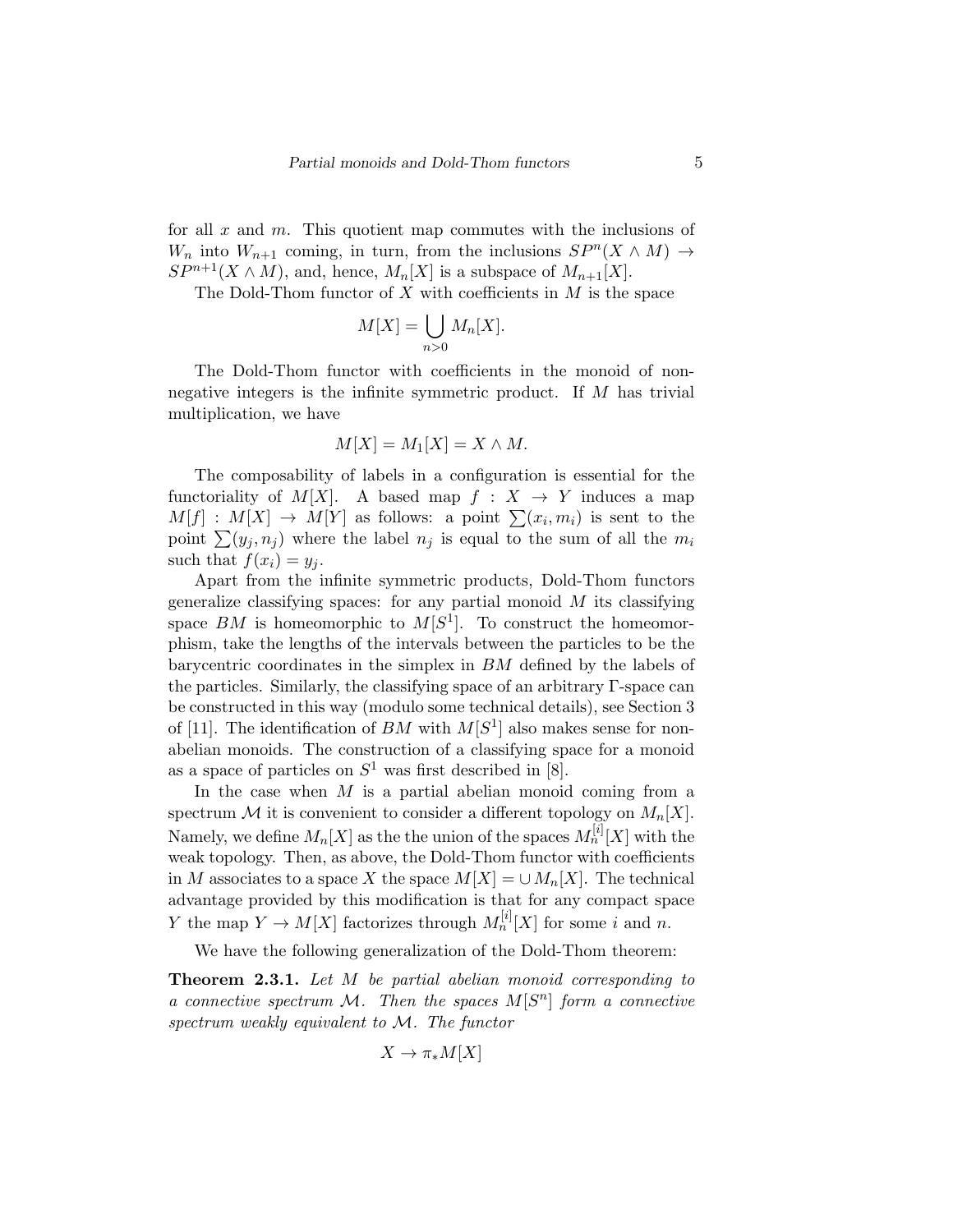coincides with the reduced homology with coefficients in M.

### 2.4 Other partial monoids

The subject of this note are the partial monoids coming from spectra. Nevertheless, it is worth pointing out that there are many examples of partial abelian monoids, apart from infinite loop spaces, such that the corresponding Dold-Thom functors are linear. It is not hard to prove using the methods similar to those of Dold and Thom that if a partial monoid M has a good base point and if the complement of the subspace of composable pairs has, in a certain sense, infinite codimension in  $M \times M$ , then the corresponding Dold-Thom functor defines a homology theory. We have already mentioned Segal's partial monoid of vector subspaces of  $\mathbb{R}^{\infty}$  defined in [12]. Among other examples we have:

1. The configuration space of several (between 0 and  $\infty$ ) distinct points in  $\mathbb{R}^{\infty}$ , with the sum of two disjoint configurations being defined as their union. For configurations with points in common the sum is not defined. The unit is the point  $\emptyset$  thought of as the configuration space of 0 points. More generally, one can consider the configuration spaces of distinct particles in  $\mathbb{R}^{\infty}$ , labelled by points of a fixed space M. This was done in the paper [14] by K. Shimakawa; the homology theory produced by this construction assigns to X the stable homotopy of  $X \wedge M$ . (In fact, Shimakawa considers a more general situation of configurations in  $\mathbb{R}^{\infty}$  with partially summable labels belonging to some partial abelian monoid. Such configuration space is then itself a partial abelian monoid which, as Shimakawa proves, always gives rise to a homology theory.)

2. The space of all *n*-dimensional closed compact submanifolds of  $\mathbb{R}^{\infty}$  with the sum being the union of the submanifolds, whenever they do not intersect. This construction, however, adds nothing substantially new to the previous example. Indeed, since the dimension of submanifolds is finite and their codimension is infinite, their connected components can be shrunk in size simultaneously (at least in a compact family of submanifolds) and we see that the partial monoid of n-submanifolds of  $\mathbb{R}^{\infty}$  is weakly homotopy equivalent to the labelled configuration space of particles in  $\mathbb{R}^{\infty}$ , with labels in  $\cup_M BD$ iff $(M)$ , the space of all connected *n*-submanifolds of  $\mathbb{R}^{\infty}$ .

**3.** The space of all (piecewise smooth) spheres in  $\mathbb{R}^{\infty}$ . The operation is the join of two spheres inside  $\mathbb{R}^{\infty}$ , and it is defined whenever any two intervals connecting points of the two summands are disjoint.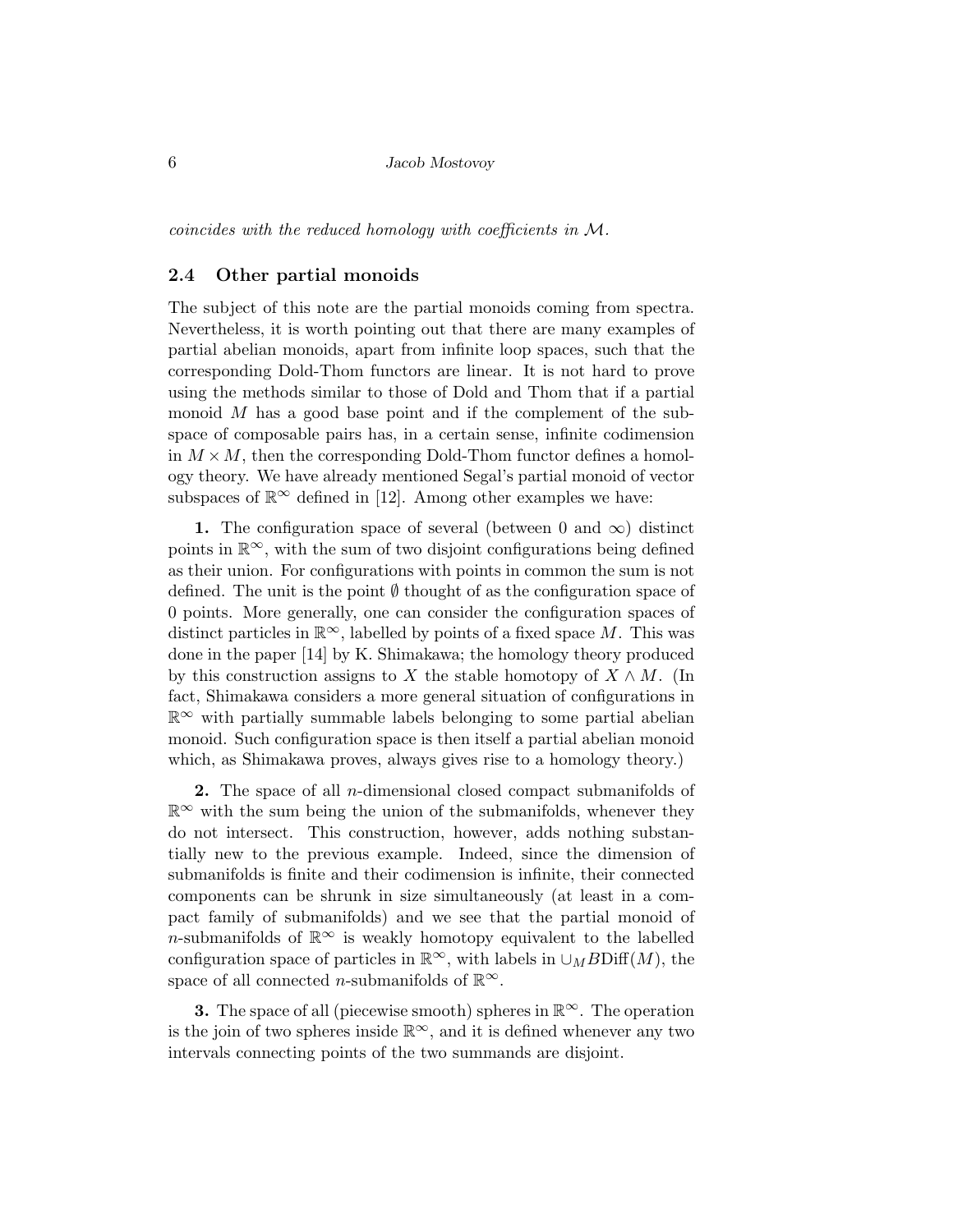# 3 Properties of Dold-Thom functors coming from spectra

Given a partial abelian monoid M, a subset  $Z \subset M$ , and a homotopy

$$
s_t: M \to M,
$$

with  $t \in [0,1]$ , we say that  $s_t$  is a deformation of M, admissible with respect to Z if

- $s_0 = Id$  and  $s_t(0) = 0$  for all t;
- for any set of composable elements  $m_i \in M$ , the set  $s_t(m_i)$  is also composable for all t;
- if a set of composable elements  $m_i \in M$  is composable with  $m' \in$ Z, then the set  $s_t(m_i)$  is composable with m' for all t.

In what follows  $M = \bigcup_i M^{[i]}$  is a partial abelian monoid coming from a connective spectrum.

**Lemma 3.1.** For each i and for any compact subset  $Z \subset M^{[i]}$  there exists a deformation

$$
d_t^i : M^{[i]} \times [0,1] \to M^{[i+1]},
$$

admissible with respect to Z, such that any element of  $d_1^i(M^{[i]})$  is composable in  $M^{[i+1]}$  with any element of Z.

*Proof.* Consider the points of Z and those of  $M^{[i]}$  as maps of  $\mathbb{R}^{i+1}$  to  $\mathcal{M}'_{i+1}$ ; let  $x_1, \ldots, x_{i+1}$  be the coordinates in  $\mathbb{R}^{i+1}$ . Since Z is compact there exists  $a \in \mathbb{R}$  such that  $f \in \mathbb{Z}$  implies that the support of f is contained in the half-space  $x_{i+1} < a$ .

Now, define  $d_t^i$  for  $0 \le t \le 1$  by letting  $d_t^i(f)(x_1, \ldots, x_{i+1})$  to be

$$
f\left(x_1, \ldots, x_i, x_{i+1} - \frac{1}{x_{i+1} - a - 1 + t^{-1}}\right), \quad \text{if } x_{i+1} > a + 1 - t^{-1};
$$
  
base point in  $\mathcal{M}'_{i+1}$ , if  $x_{i+1} \le a + 1 - t^{-1}$ .

The support of each element of  $d_1^i(M^{[i]})$  is contained in the half-space  $x_{i+1} > a$ , therefore each element of  $d_1^i(M^{[i]})$  is composable with each element of Z in  $M^{[i+1]}$ . Also, the deformation  $d_t^i$ , as a deformation of  $M^{[i]}$ , is admissible with respect to Z. Indeed,  $d_t^i$  does not change the support of f, and the composability of two elements of  $M^{[i]}$  only depends on whether their supports are disjoint or not. $\Box$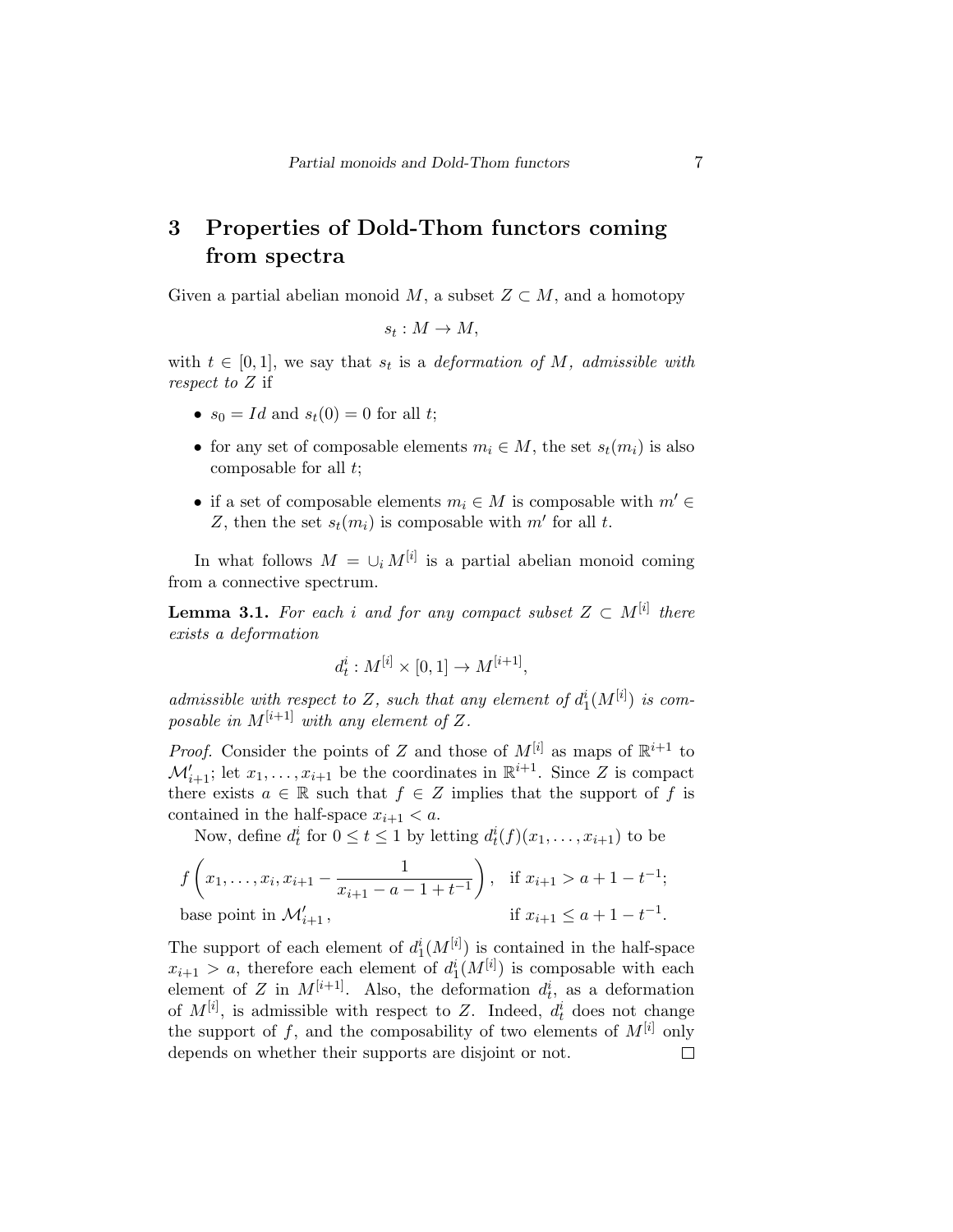**Lemma 3.2.** Let  $I$  be the abelian monoid whose elements are points of  $[0, 1]$  with the sum of two numbers being their maximum. For each i there is homomorphism of partial monoids

$$
h_i:M^{[i]}\to \textbf{I}
$$

which only vanishes at zero, and a deformation

$$
u_i: M^{[i]} \times [0,1] \to M^{[i]},
$$

which is constant on the set  $h_i = 1$ , decreases the value of  $h_i$  strictly monotonically on the set  $h_i < 1$ , at the value of the parameter  $t < 1$  is a homeomorphism and at  $t = 1$  retracts the subspace  $h_i < 1/4$  into the base point. Moreover  $u_i$  and the restriction of  $u_{i+1}$  to  $M^{[i]}$  are homotopic.

*Proof.* First we define inductively a collection of functions  $l_i : \mathcal{M}'_i \rightarrow$ [0, 1]. The space  $\mathcal{M}'_0$  is a point and we set  $l_i$  to be equal to zero on it. Assume that we have already defined the function  $l_k$ . By construction, the space  $\mathcal{M}'_{k+1}$  is the mapping cylinder of the map  $\Sigma \mathcal{M}'_k \to \mathcal{M}_{k+1}$ induced by the structure map of the spectrum  $M$ . Consider the reduced suspension  $\Sigma \mathcal{M}'_k$  as the product  $\mathcal{M}'_k \times [-1,1]$  with the identifications

$$
(*,s)\sim(x,1)\sim(x,-1)
$$

for all  $x \in \mathcal{M}'_k$  and  $s \in [-1,1]$ , and let  $\tau$  be the cylinder coordinate, which is equal to 0 on  $\Sigma \mathcal{M}'_k$  and to 1 on  $\mathcal{M}_{k+1}$ . Then we set  $l_{k+1} = 1$ if  $\tau = 1$  and

$$
l_{k+1}((x,s),\tau) = \max(\min(l_k(x),2-2|s|),\tau)
$$

for  $(x, s) \in \Sigma \mathcal{M}'_k$  and  $\tau < 1$ .

In the same vein, define a collection of retractions  $w_i : \mathcal{M}'_i \times [0,1] \to$  $\mathcal{M}'_i$ . Let  $q_t$  with  $t \in [0,1]$  be a continuous family of continuous monotonic functions from [0, 1] to itself such that

- $q_t(0) = 0$  and  $q_t(a) = a$  for all t and  $a \geq 1/2$ ;
- $q_t$  is strictly monotonic for  $t < 1$ , and  $q_1(a) = 0$  for  $a < 1/4$ ;
- $q_t(a) > q_{t'}(a)$  for all  $0 < a < 1/2$  and  $t < t'$ .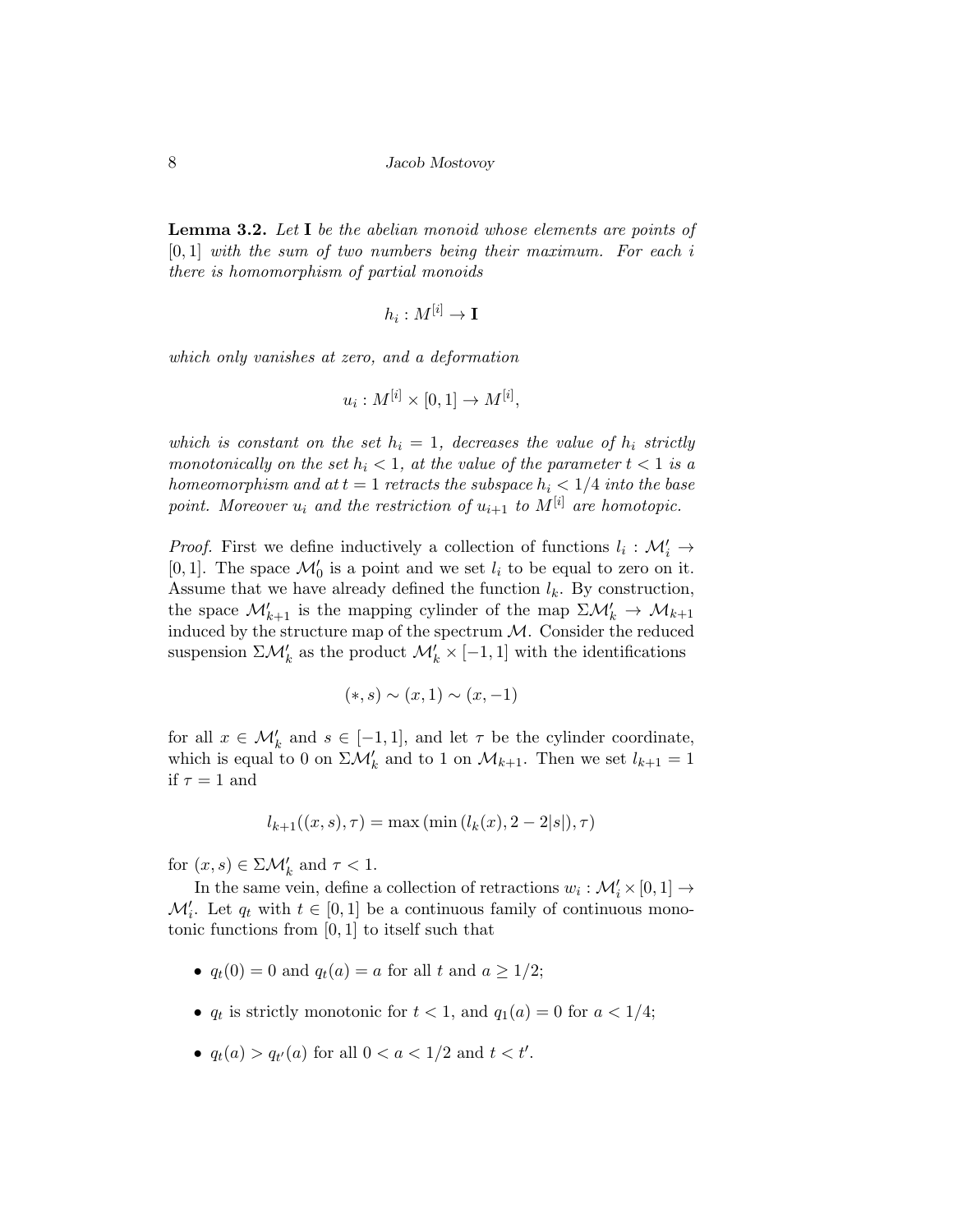Also define  $r(\tau, l)$  as

$$
r(\tau, l) = \begin{cases} 0 & \text{if } 0 \le \tau \le 1/2, \ 0 \le l \le 1/2; \\ 2\tau - 1 & \text{if } 1/2 < \tau \le 1, \ 0 \le l \le 1/2; \\ 2\tau l - \tau & \text{if } 0 \le \tau \le 1/2, \ 1/2 < l \le 1; \\ -2\tau l + 3\tau + 2l - 2 & \text{if } 1/2 < \tau \le 1, \ 1/2 < l \le 1. \end{cases}
$$

Then, assuming that we have already defined  $w_k$ , we set  $w_{k+1}$  to be constant on  $\mathcal{M}_{k+1}$  and on the set  $\tau < 1$  we define

$$
(w_{k+1})_t((x,s),\tau) = (((w_k)_t(x),1-q_t(1-s)),tr(\tau,l)+(1-t)\tau)
$$

if  $s \geq 0$ , and

$$
(w_{k+1})_t((x,s),\tau) = (((w_k)_t(x), -1 + q_t(1+s)), tr(\tau, l) + (1-t)\tau)
$$

for negative s.

It is verified directly that  $w_i$  is constant on the set  $l_i = 1$ , decreases the value of  $l_i$  strictly monotonically on the set  $l_i < 1$ , at the value of the parameter  $t < 1$  is a homeomorphism and at  $t = 1$  deforms the subspace  $l_i < 1/4$  into the base point. Now, define the function  $h_i$  on  $M^{[i]}$  on a map  $\alpha : \mathbb{R}^i \to \mathcal{M}'_i$  as the maximal value of  $h_i \circ \alpha$  and the deformation  $u_i$  of  $M^{[i]}$  as that induced by the deformation  $w_i$ . It is clear that the conditions of the lemma are then satisfied.

 $\Box$ 

**Lemma 3.3.** The set  $\pi_0(M)$  is an abelian group with the addition induced by the partial addition in M.

*Proof.* It is sufficient to notice that if points of  $M$  are thought of as maps of  $\mathbb R$  to  $\Omega^{i-1} \mathcal M_i'$  for some *i*, an inverse to a map  $\gamma$  in  $\pi_0 M$  will be given by  $\gamma(C-t)$  for sufficiently big C.  $\Box$ 

For a space X let  $M_{\leq a>}[X] \subset M[X]$  be the subset of configurations whose coefficients are composable with  $a \in M$ .

**Lemma 3.4.** The inclusion of  $M_{\leq a>}[X]$  into  $M[X]$  induces isomorphisms on all homotopy groups. Moreover, if  $\sum (x_i, m_i) \in M_{\leq a >}[X],$ the map

$$
M_{}[X]\to M_{}\[X\]
$$

given by summing with  $\sum(x_i, m_i)$ , is also a weak homotopy equivalence.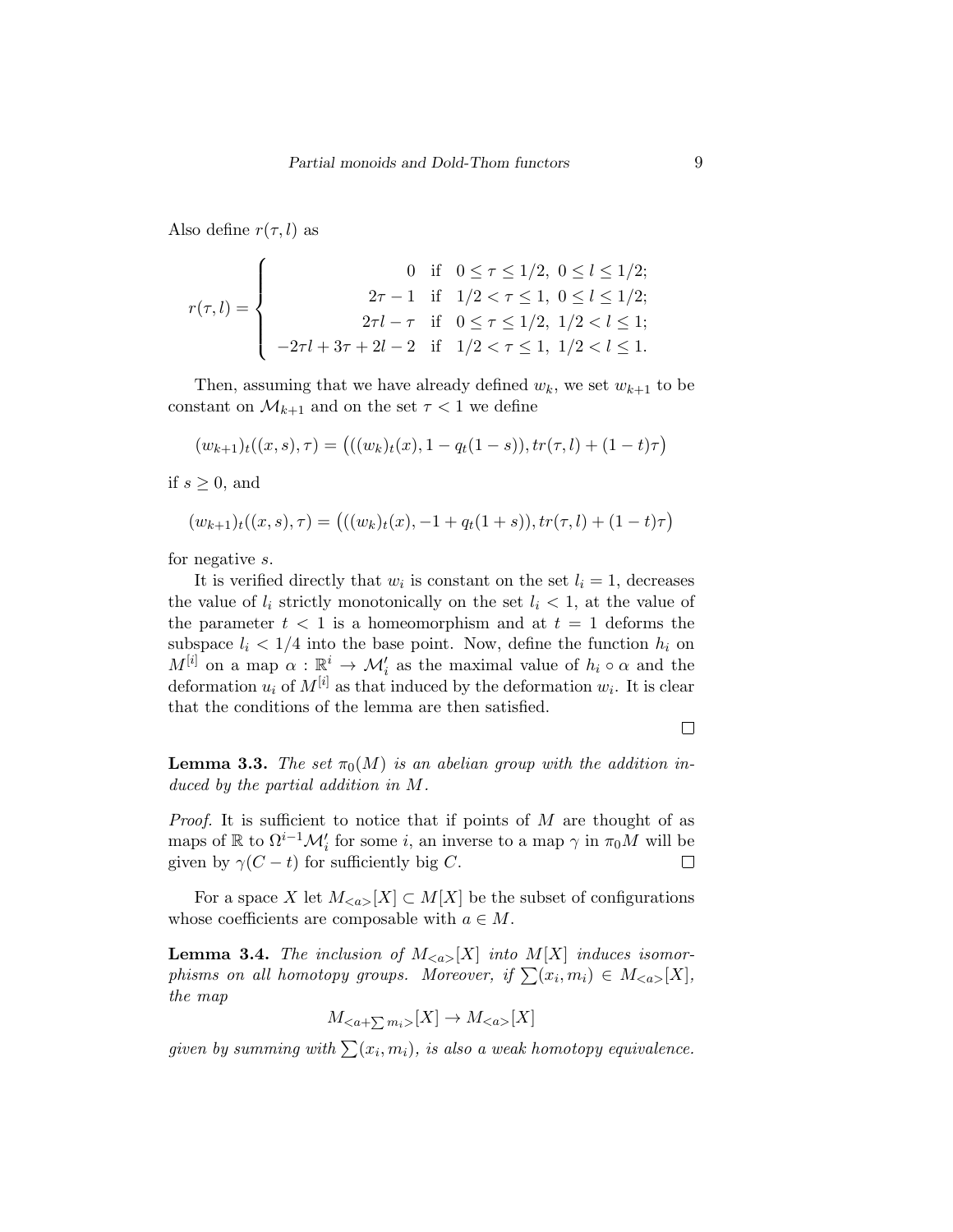Proof. We first need to show that the image of any map f of a finite cell complex Y into  $M[X]$  can be deformed into  $M_{\leq a>}[X]$ . Assume that the image of f is contained in  $M^{[i]}[X]$ . Then, applying the deformation  $d_t^i$ from Lemma 3.1, with  $Z = \{a\}$ , to all the labels of the configurations  $f(y)$ , where  $y \in Y$ , we get a homotopy of f to a map of Y into  $M_{\leq a>}[X]$ .

In order to establish the second claim, for each  $m_i$  choose  $\tilde{m}_i$  in such a way that the class of  $\tilde{m}_i$  is inverse to that of  $m_i$  in  $\pi_0 M$  and so that the sum  $a + \sum m_i + \sum \tilde{m}_i$  is defined.

It is then easy to see that adding  $\sum_i (x_i, m_i)$  and then  $\sum_i (x_i, \tilde{m}_i)$ to a configuration in  $M_{\langle a+\sum m_i+\sum \tilde{m}_i\rangle}[X]$  is homotopic to the natural inclusion

$$
M_{\le a+\sum m_i+\sum \tilde m_i>}[X] \hookrightarrow M_{\le a>}[X].
$$

Since all the natural inclusions between the spaces  $M_{\leq a>}[X]$  for different a are homotopy equivalences, it follows that the map in the statement of the lemma is surjective on the homotopy groups. Replacing in this argument a by  $a + \sum m_i$  we see that the map

$$
M_{\leq a+\sum m_i+\sum \tilde{m}_i>}[X] \hookrightarrow M_{\leq a+\sum m_i>}[X],
$$

given by adding  $\sum_i (x_i, \tilde{m}_i)$ , is also surjective on homotopy and this proves the lemma.  $\Box$ 

## 4 Quasifibrations of Dold-Thom functors

The proof of Theorem 2.3.1 is based on the original argument of Dold and Thom [4], see also [1, 5]. We have the following fact:

**Proposition 4.1.** Let  $M$  be a partial monoid coming from a connective spectrum. If X is a cell complex and  $A \subset X$  is a subcomplex, the map  $M[X] \to M[X/A]$  is a quasifibration with the fibre  $M[A]$ .

The rest of this section is dedicated to the proof of this statement. Note that we do not require A to be connected.

We shall need the following criterion for quasifibrations. Let  $p$ :  $E \to B$  be a map which is quasifibration over  $B' \subset B$ . Assume that for any compact  $C \subset B$  there is a homotopy  $f_t$  of the inclusion map  $i: C \hookrightarrow B$  to a map  $C \to B'$ , which maps  $C \cap B'$  to  $B'$  for all t. Further, suppose that for any compact  $\widetilde{C} \subseteq p^{-1}(C)$  there is a homotopy  $\widetilde{f}_t$  of the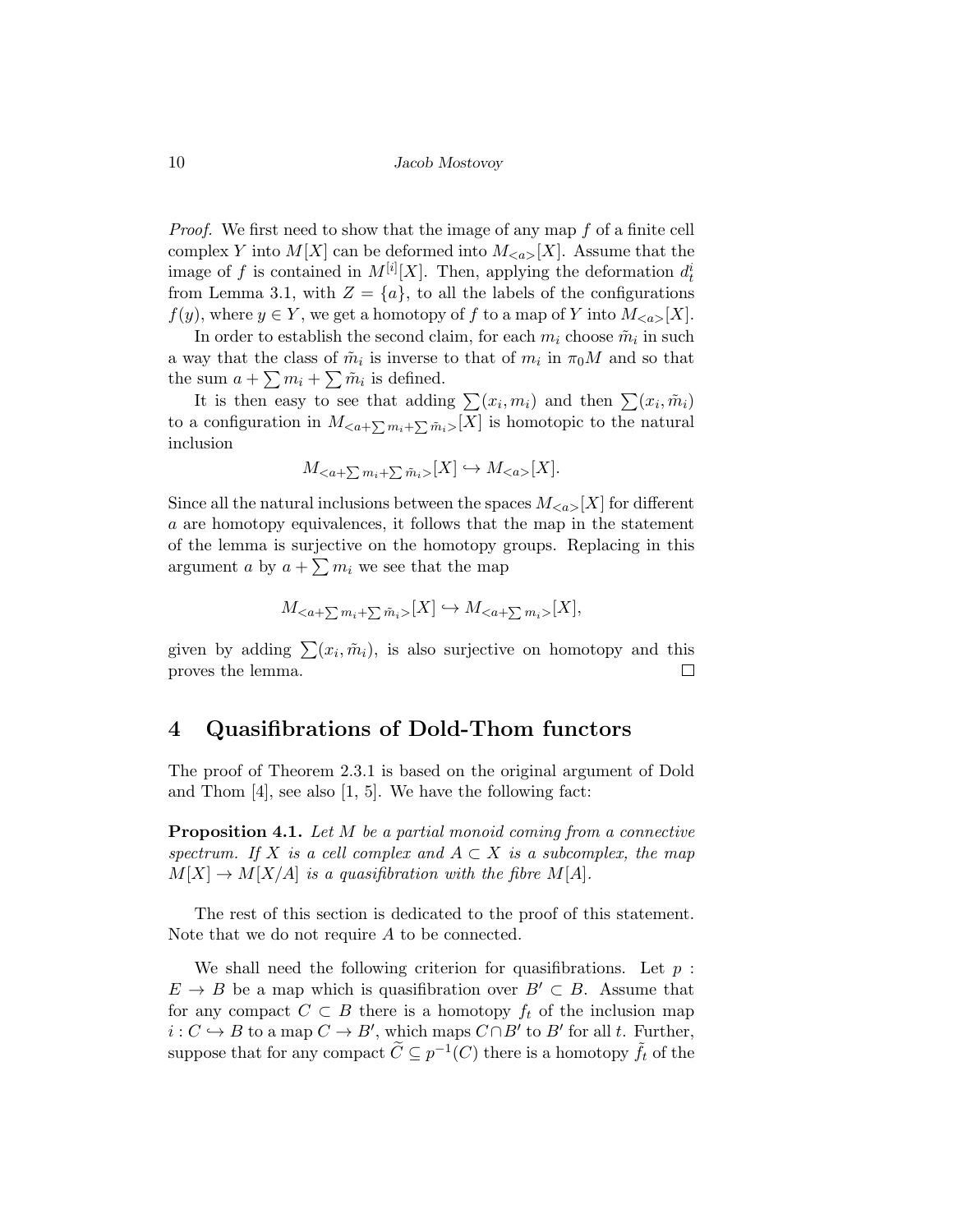inclusion map  $\widetilde{C} \to E$  to a map  $\widetilde{C} \to p^{-1}(B')$  which maps  $\widetilde{C} \cap p^{-1}(B')$ to  $p^{-1}(B')$  for all t, and such that

$$
p \circ \tilde{f}_t = f_t \circ p.
$$

Moreover, assume that  $f_t$  and  $\tilde{f}_t$  are well-defined up to homotopy.

Take a point  $b \in B$  and  $\tilde{b} \in p^{-1}(b)$ . Then we have two paths: from b to  $b' \in B'$  and from  $\tilde{b} \in p^{-1}(b)$  to  $\tilde{b}' \in p^{-1}(b')$ , the latter covering the former. This gives a map of the homotopy groups

$$
\pi_i(p^{-1}(b),\tilde{b}) \to \pi_i(p^{-1}(b'),\tilde{b}').
$$

Lemma 4.2. Assume that all the above maps of homotopy groups of the fibres are isomorphisms for all  $i \geq 0$ . Then the map p is a quasifibration.

This lemma is a version of Hilfssatz 2.10 of [4] and the proof is, essentially, the same.

We denote by  $p$  the projection map

$$
X \to X/A
$$

and by  $\pi$  the induced map

$$
M[X] \to M[X/A].
$$

We shall prove by induction on n that the map  $\pi$  is a quasifibration over  $M_n[X/A]$ . This, by Satz 2.15 of [4] (or Theorem A.1.17 of [1]) will imply that  $\pi$  is a quasifibration over the whole  $M[X/A]$ .

Assume that  $\pi$  is a quasifibration over  $M_{n-1}[X/A]$ . According to Satz 2.2 of [4] (or Theorem A.1.2 of [1]) it is sufficient to prove that  $\pi$  is a quasifibration over  $M_n[X/A] - M_{n-1}[X/A]$ , over a neighbourhood of  $M_{n-1}[X/A]$  in  $M_n[X/A]$  and over the intersection of this neighbourhood with  $M_n[X/A] - M_{n-1}[X/A]$ .

It will be convenient to speak of delayed homotopies. A delayed homotopy is a map  $f_t: A \times [0,1] \to B$  such that for some  $\varepsilon > 0$  we have  $f_t = f_0$  when  $t \leq \varepsilon$ . A map  $p : E \to B$  is said to have the delayed homotopy lifting property if it has the homotopy lifting property with respect to all delayed homotopies of finite cell complexes into B. It is clear that a map that has the delayed homotopy lifting property is a quasifibration.

**Lemma 4.3.** Let B be an arbitrary subspace of  $M_n[X/A]-M_{n-1}[X/A]$ . The map  $\pi$ , when restricted to  $\pi^{-1}(B)$ , has the delayed homotopy lifting property.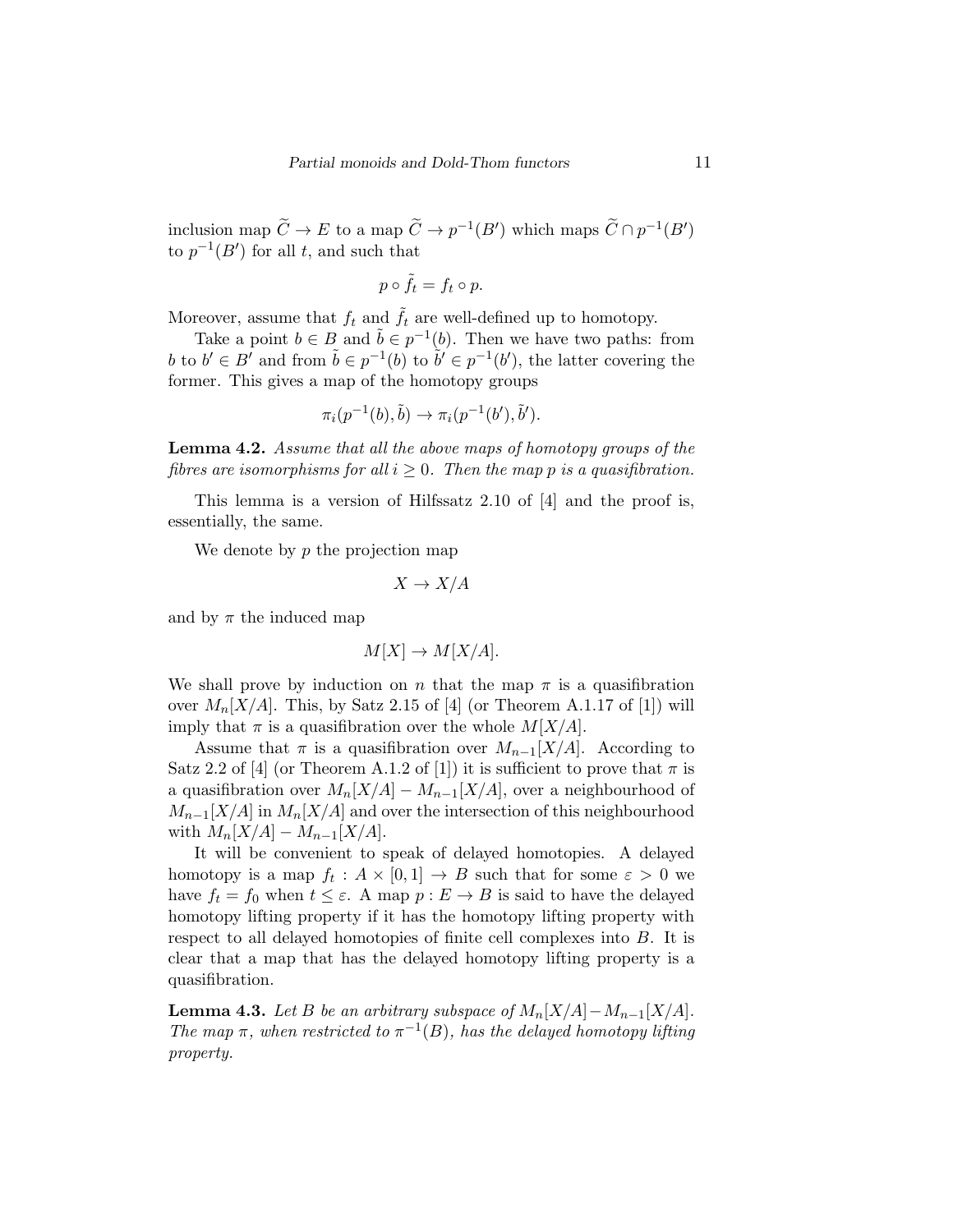Proof. Let

$$
f_t: Z \times [0,1] \to B
$$

be a delayed homotopy of a finite cell complex  $Z$  into  $B$ , such that  $f_t = f_0$  for  $t \leq \varepsilon$ , and let

$$
\tilde{f}_0: Z \to \pi^{-1}(B)
$$

be its lifting at  $t = 0$ .

Notice that  $M_n[X/A]-M_{n-1}[X/A]$  can be thought of as the subspace of  $M_n[X]$  consisting of configurations of n distinct points, all outside A and with non-trivial labels. Therefore, we can think of B as of a subspace of  $M_n[X]$ .

Define  $g: Z \to M[X]$  as the difference

$$
g(z) = \tilde{f}_0(z) - f_0(z).
$$

The map g is well-defined, continuous and its image belongs to  $M[A]$ . Since Z is compact, the image of  $\tilde{f}_0$  belongs to  $M^{[i]}[X]$  for some i; it follows that the coefficients of  $g(z)$  are composable with the coefficients of  $f_0(z)$  in  $M^{[i]}$  for all  $z \in Z$ .

Lemma 3.1 guarantees the existence of a deformation  $d_t^i$  of  $M^{[i]}$ inside  $M^{[i+1]}$  such that each point in  $d_1^i(M^{[i]})$  is composable in  $M^{[i+1]}$ with each point in the image of  $Z \times [0,1]$  under  $f_t$ . There is an induced deformation of  $M^{[i]}[A]$  which we also denote by  $d_t^i$ .

Define the homotopy  $g_t: Z \to M[A]$  as  $d_{t\varepsilon^{-1}}^k \circ g$  for  $0 \le t < \varepsilon$  and as  $d_1^k \circ g$  for  $\varepsilon \le t \le 1$ . Lemma 3.1 implies that  $g_t$  is well-defined and is composable with  $f_t$  for all t. Consider the map  $\tilde{f}_t = f_t + g_t : Z \to M[X]$ . By construction, it lifts  $f_t$ .  $\Box$ 

It remains to see that the map  $\pi$  is a quasifibration over some neighbourhood of  $M_{n-1}[X/A]$ .

Recall from Lemma 3.2 that there is a homomorphism of partial monoids

$$
M^{[i]} \to \mathbf{I}
$$

which sends a map  $\alpha$  to the maximal value of  $h_i \circ \alpha$ . It gives rise to a map

$$
v_i: M_n^{[i]}[X] \to \mathbf{I}_n[X].
$$

If X and A are cell complexes, let  $\Delta$  be the subspace of  $\mathbf{I}_n[X]$  consisting of configurations which either contain a point of  $A$ , or have less than *n* points. It is not hard to show that  $\mathbf{I}_n[X]$  is a cell complex and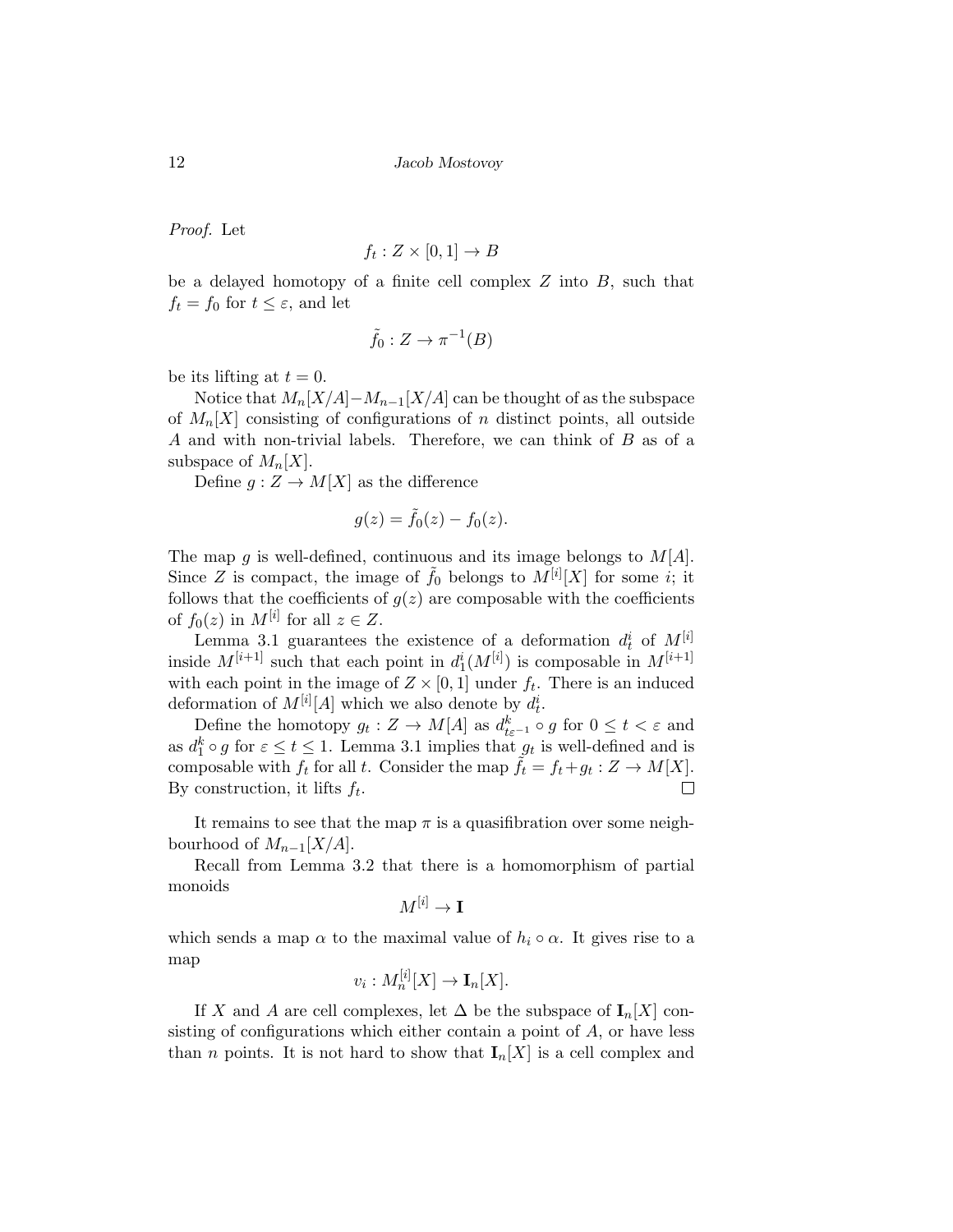$\Delta$  is a subcomplex. In particular,  $\Delta$  is a strong deformation retract of its neighbourhood  $U \subset I_n[X]$ . Let

$$
d_t: \mathbf{I}_n[X] \times [0,1] \to \mathbf{I}_n[X]
$$

be the deformation that retracts U to  $\Delta$ . We can assume that  $d_t$  is a homeomorphism for all  $t < 1$ . Then  $d_t$  can be lifted to a deformation

$$
\widetilde{D}_t: M_n^{[i]}[X] \times [0,1] \to M_n^{[i]}[X],
$$

that retracts the open subset  $v_i^{-1}(U)$  to the subspace  $v_i^{-1}(\Delta) \subset M_n^{[i]}[X]$ , which consists of configurations which either contain a point of A, or have less than  $n$  points.

Now, by construction, there exists a deformation

$$
D_t: M_n^{[i]}[X/A] \times [0,1] \to M_n^{[i]}[X/A],
$$

such that

$$
D_t \circ \pi = \pi \circ \widetilde{D}_t
$$

for all t. In particular,  $D_t$  retracts the open neighbourhood  $\pi(v_i^{-1}(U))$ of  $M_{n-}^{[i]}$  $\binom{[i]}{n-1}[X/A]$  onto  $M^{[i]}_{n-1}$  $\binom{[i]}{n-1}[X/A].$ 

Let V be the union of all the neighbourhoods  $\pi(v_i^{-1}(U))$  for all i in  $M[X/A]$ . Then V is open in  $M[X/A]$  and it follows from Lemma 3.4 that the projection  $\pi^{-1}(V) \to V$  satisfies the conditions of Lemma 4.2.

# 5 On the spectrum  $M[S]$

## 5.1 The spectrum  $M[S]$  and the proof of Theorem 2.3.1.

Proposition 4.1 with  $X = D^n$  and  $A = \partial D^n$  gives the quasifibration

$$
M[S^{n-1}] \to M[D^n] \to M[S^n].
$$

The space  $M[D^n]$  is contractible, and therefore, we have weak homotopy equivalences  $M[S^{n-1}] \simeq \Omega M[S^n]$  and the spaces  $M[S^i]$  for  $i \geq 0$  form an  $\Omega$ -spectrum which we denote by  $M[\mathcal{S}]$ .

More generally, given X, the cofibration  $X \to CX \to \Sigma X$  gives rise to a weak homotopy equivalence  $M[X] \simeq \Omega M[\Sigma X]$ , and given an inclusion map  $i : A \hookrightarrow X$ , the cofibration  $A \to Cyl(i) \to X \cup_i CA$  gives rise to an exact sequence

$$
\dots \pi_* M[A] \to \pi_* M[X] \to \pi_* M[X \cup_i CA] \to \pi_{*-1} M[A] \to \dots
$$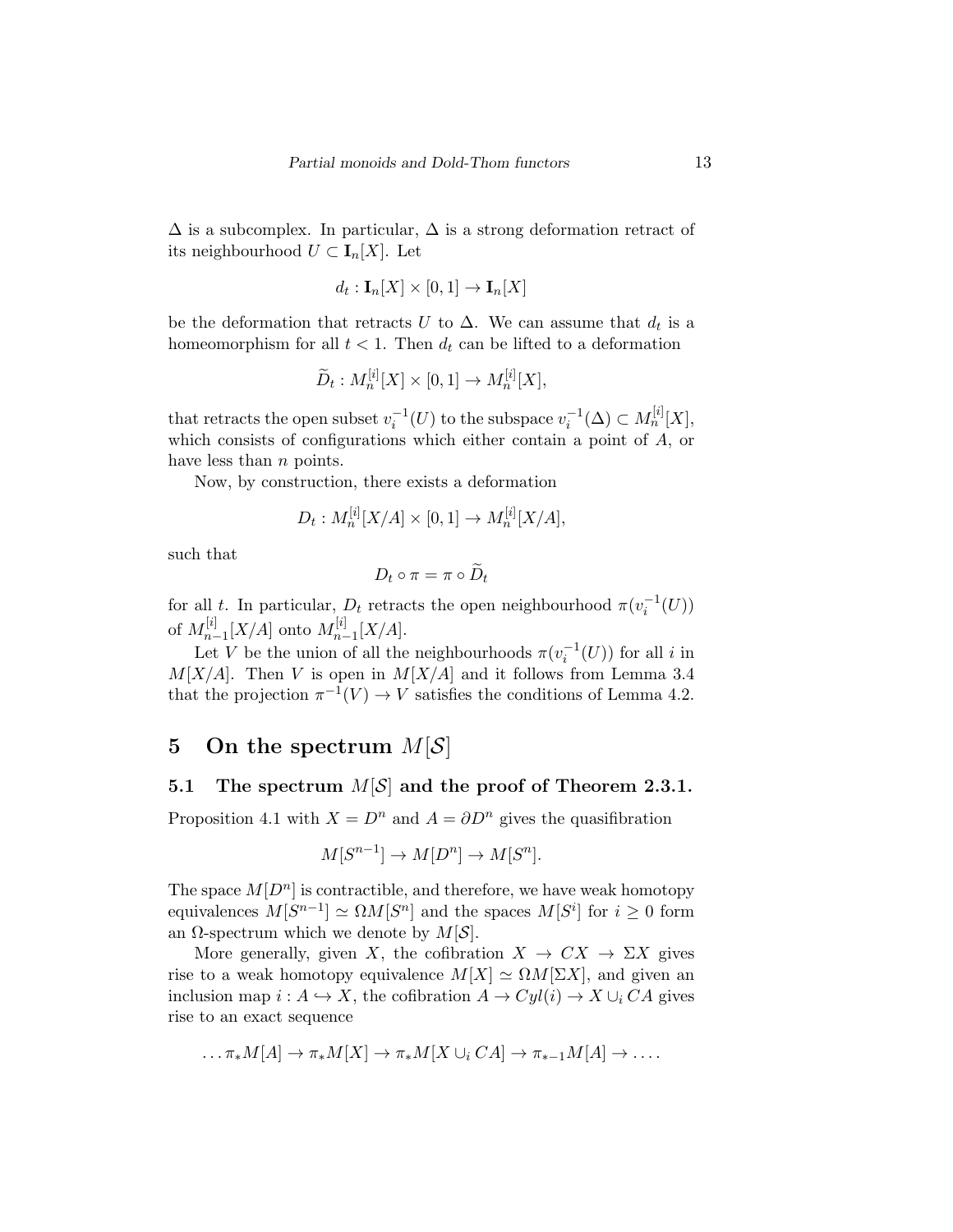Here CX is the cone on X and  $Cyl(i)$  is the cylinder of the map i. Since  $\pi_*M[X]$  is, clearly, a homotopy functor, this means that the groups  $\pi_*M[X]$  form a reduced homology theory.

There is a natural transformation of the homology with coefficients in  $M[S^i]$  to  $\pi_* M[X]$ , induced by the obvious map

$$
M[S^i] \wedge X \to M[S^i \wedge X]
$$

that sends  $(\sum m_i z_i, x)$  to  $\sum m_i(z_i, x)$ :

$$
\lim_{i \to \infty} \pi_{k+i}(M[S^i] \wedge X) \to \lim_{i \to \infty} \pi_{k+i}M[S^i \wedge X] = \pi_kM[X].
$$

If  $X$  is a sphere, the Freudenthal Theorem implies that this is an isomorphism. Hence,  $\pi_*M[X]$  coincides as a functor, on connected cell complexes, with the homology with coefficients in  $M[\mathcal{S}]$ .

### 5.2 The weak equivalence of  $M[S]$  and M.

We shall first construct a weak homotopy equivalence between the infinite loop spaces of the spectra  $\mathcal M$  and  $M[\mathcal S]$  and then show that there exists an inverse to this equivalence, which is induced by a map of spectra. This will establish Theorem 2.3.1.

Let I be the interval  $[-1/2, 1/2]$ . By Proposition 4.1 the map  $I \to S^1$ which identifies the endpoints of I induces a quasifibration  $M[I] \rightarrow$  $M[S^1]$  with the fibre  $M \simeq \Omega^{\infty} \mathcal{M}_{\infty}$ .

Since  $M[I]$  is contractible, it follows that M is weakly homotopy equivalent to  $\Omega M[S^1]$ ; the weak equivalence is realized by the map  $\psi$ that sends  $m \in M$  to the loop (parameterized by I) whose value at the time  $t \in I$  is the configuration consisting of one point with coordinate  $-t$  and label  $m$ .

Let us now define the map of spectra  $\Phi$ , inverse to the above weak equivalence  $\psi$ .

For  $n > 0$  identify  $S<sup>n</sup>$  with the *n*-dimensional cube

$$
I^{n} = [-1/2, 1/2]^{n} \subset \mathbb{R}^{n},
$$

modulo its boundary. Fix a homeomorphism of the interior of  $I<sup>n</sup>$  with  $\mathbb{R}^n$ , say, by sending each coordinate  $u_k$  to tan  $\pi u_k$ . Think of a point in  $M[S^n]$  as of a sum  $\sum (x_\alpha, m_\alpha)$  where  $x_\alpha \in I^n$  and  $m_\alpha$  are maps from  $I^n$ to  $\mathcal{M}'_n$ . Assume that the maps  $m_\alpha(-x_\alpha)$  are composable as maps from some  $\mathbb{R}^i$  to  $\mathcal{M}'_{n+i}$ . Then their sum is a well-defined point of  $\mathcal{M}'_n$  which does not depend on *i*. We set  $\Phi_n(\sum(x_\alpha, m_\alpha))$  to be equal to this sum.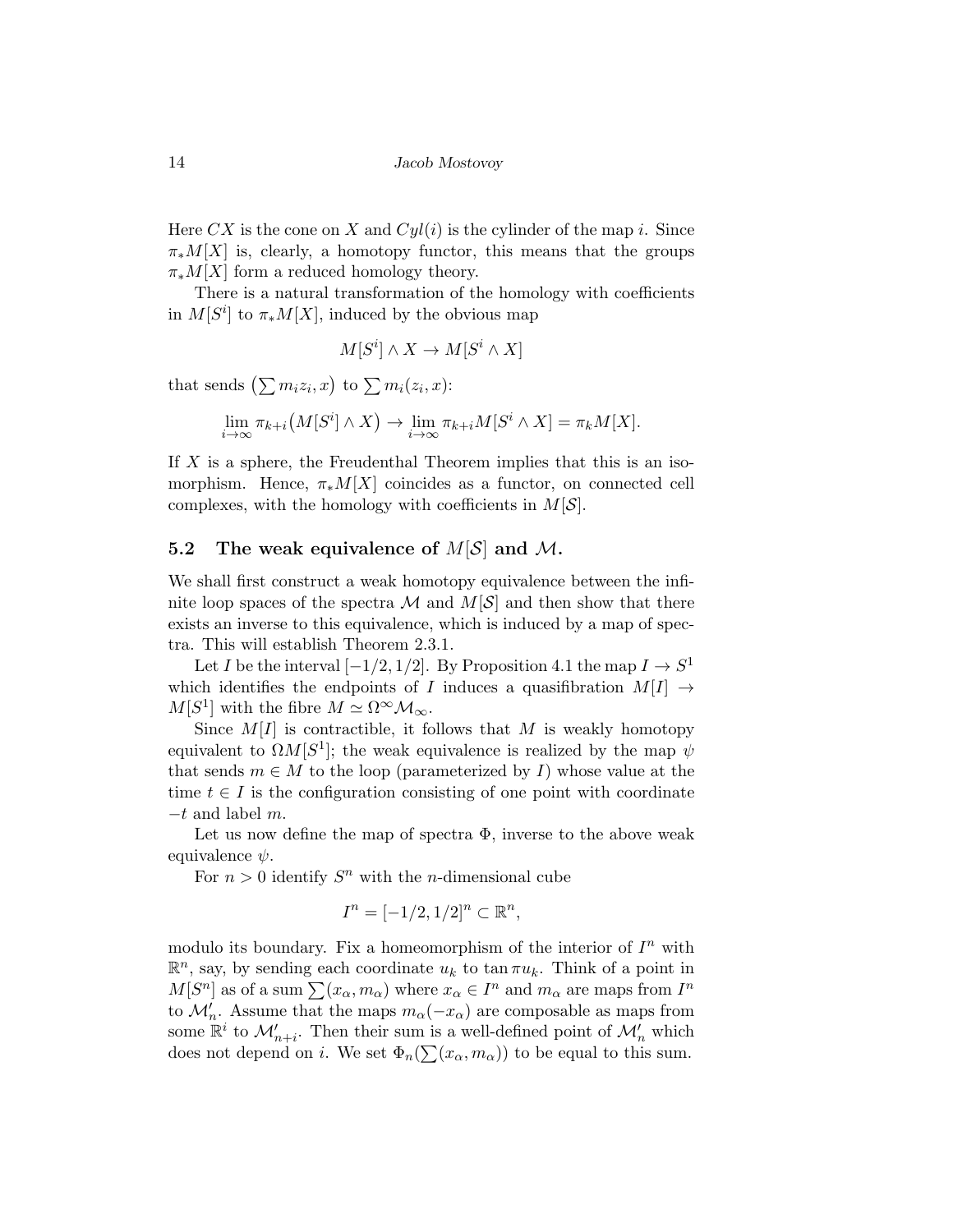The map  $\Phi_n$ :  $M[S^n] \to \mathcal{M}'_n$  is only partially defined, but this problem can be circumvented as follows. Let  $M^*[S^n] \subset M[S^n]$  be the subspace consisting of the configurations  $\sum(x_\alpha, m_\alpha)$  such that for some *i* the points  $m_{\alpha}(q_{\alpha}) \in \Omega^{i} \mathcal{M}'_{n+i}$  are composable (that is, have disjoint supports in  $\mathbb{R}^i$ ) for any choice of the  $q_\alpha \in I^n$ .

The spaces  $M^*[S^n]$  form a sub-spectrum  $M^*[S]$  of  $M[S]$ . Indeed, the structure map of  $M[\mathcal{S}]$  sends  $\sum(x_{\alpha}, m_{\alpha}) \in M[S^n]$  to the loop  $t \to$  $\sum((x_{\alpha},t),m_{\alpha}),$  where  $t \in I$ . The map  $\Phi_n$  is well-defined on  $M^*[S^n]$ . If we define the map  $\Phi_0$  simply as  $\Omega\Phi_1$ , it is clear from the construction that  $\Phi_0 \circ \psi$  is the identity map on  $\mathcal{M}_0$ . The proof will be finished as soon as we prove the following

**Proposition 5.2.1.** The inclusion map  $M^*[S^n] \to M[S^n]$  is a weak homotopy equivalence for all  $n > 0$ .

*Proof.* Define  $M_k^*[S^n]$  as  $M^*[S^n] \cap M_k[S^n]$ . It sufficient to prove that the inclusion  $M_k^*[S^n] \to M_k[S^n]$  is a weak homotopy equivalence for all k.

For  $k = 1$  this inclusion is the identity map. Also, for  $k > 1$  the map

(1) 
$$
M_k^*[S^n]/M_{k-1}^*[S^n] \to M_k[S^n]/M_{k-1}[S^n]
$$

is a weak homotopy equivalence. Indeed, take a map

$$
f: S^j \to M_k[S^n]/M_{k-1}[S^n]
$$

and let us show that the labels of the points in each configuration in the image of  $f$  can be pushed away from each other, thus deforming the image of f into  $M_k^*[S^n]/M_{k-1}^*[S^n]$ .

By forgetting the labels in the configurations we get a map

$$
(S^j - f^{-1}(*)) \to B_k(S^n)
$$

to the configuration space of  $k$  distinct particles in  $S<sup>n</sup>$ . Without loss of generality we can assume that the boundary of  $S^j - f^{-1}(*)$  is a collared (for instance, smooth) hypersurface in  $S^j$ , so that this map gives rise to a bundle  $\xi$  of k-element sets over the compactification C of  $S^{j} - f^{-1}(*)$ . In turn, this bundle of sets gives rise to a k-vector bundle  $\eta$  whose fibre is spanned by the elements of the corresponding fibre of  $\xi$ . Since C is compact,  $\eta$  can be considered as a subbundle of some trivial bundle. What this means is that there exists an  $N$  such that given a configuration in the image of f we can assign a unit vector in some  $\mathbb{R}^N$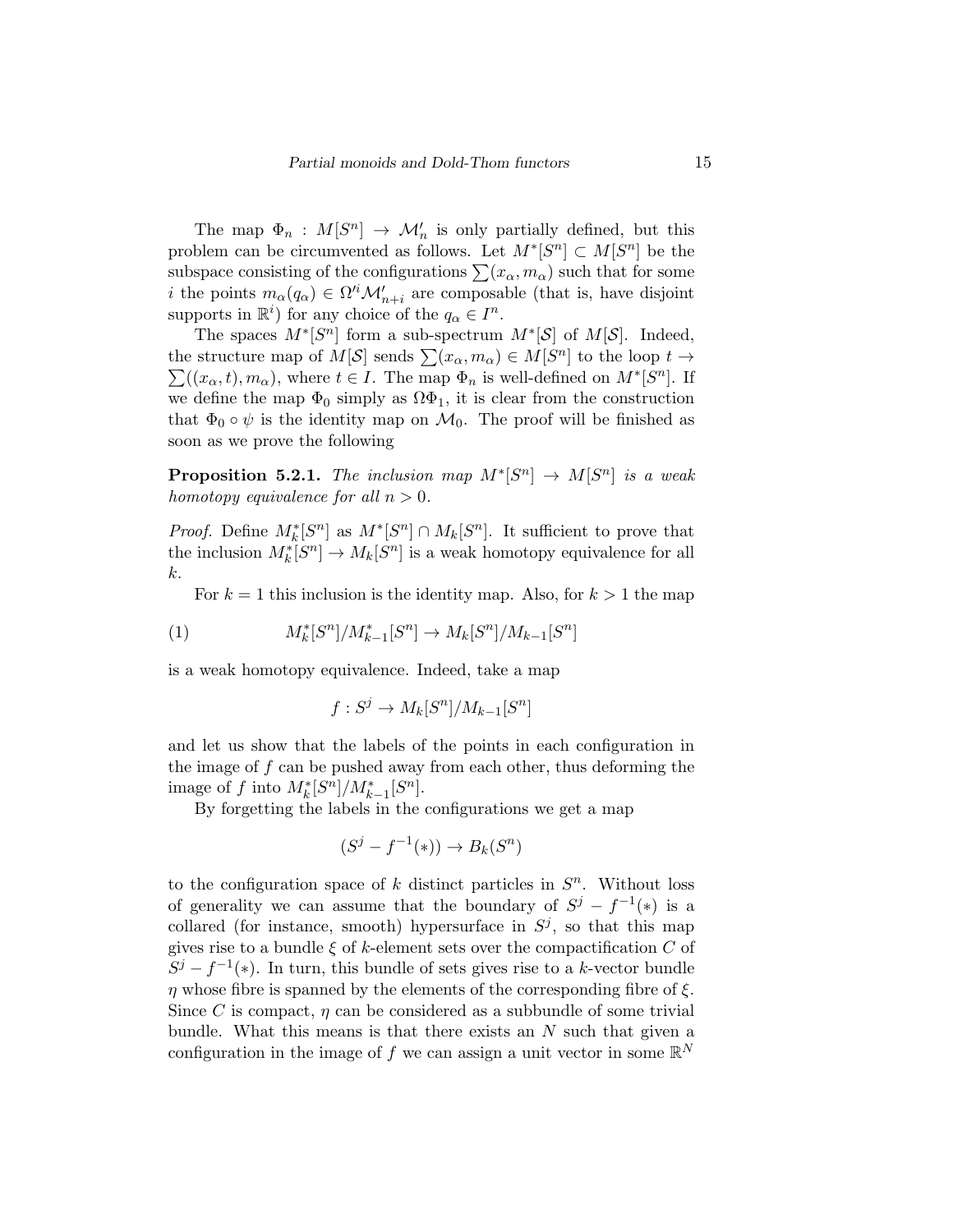to each of its points so that the vectors assigned to all the points are mutually orthogonal.

Now, the image of f is contained in  $M_k^{[i]}$  $\binom{[i]}{k} [S^n] / M^{[i]}_{k-1} [S^n]$  for some i. We can treat the labels of the configurations in the image of  $f$  as elements of

$$
M^{[i+N]} = \Omega^i \Omega^N \mathcal{M}'_{i+N},
$$

and write them as functions  $m(x, y)$  with  $x \in \mathbb{R}^i$  and  $y \in \mathbb{R}^N$ . For  $z \in C$ write  $f(z) = \sum (q_\alpha, m_\alpha)$  where  $q_\alpha \in S^n$  and  $m_\alpha \in M^{[i+N]}$ , and define  $f_t(z)$  as

$$
f_t(z) = \sum (q_\alpha, m_\alpha(x, y + tv_\alpha)),
$$

where  $v_{\alpha}$  are the orthogonal vectors associated to the points  $q_{\alpha}$  of the configuration  $f(z)$ . Then for t sufficiently large, the image of  $f_t$  will lie in  $M_k^*[S^n]/M_{k-1}^*[S^n]$ .

The subspaces  $M_{k-1}[S^n] \subset M_k[S^n]$  and  $M_{k-1}^*[S^n] \subset M_k^*[S^n]$  are not, strictly speaking, neighbourhood deformation retracts, but each of these subspaces has a neighbourhood such that the map of any compact into this neighbourhood can be retracted onto the subspace. This is sufficient to claim that the fact that the maps (1) are weak homotopy equivalences implies that the inclusion  $M_k^*[S^n] \to M_k[S^n]$  induce isomorphisms in homology. The fundamental groups of these two spaces are easily seen to be abelian for  $k > 1$ , just as in the case of the usual symmetric products, and, hence, this inclusion is a weak homotopy equivalence.  $\Box$ 

#### Acknowledgement

I would like to thank Ernesto Lupercio for conversations that provided the motivation for this paper, and to Norio Iwase, Dai Tamaki and Peter Teichner for pointing out useful references. I am also grateful to Max-Planck-Institut für Mathematik, Bonn for hospitality during the stay at which this paper was written.

> Jacob Mostovoy Departamento de Matemáticas, Centro de Investigación y de Estudios Avanzados del IPN, Apartado Postal 14-740, 07000 México, D.F. jacob@math.cinvestav.mx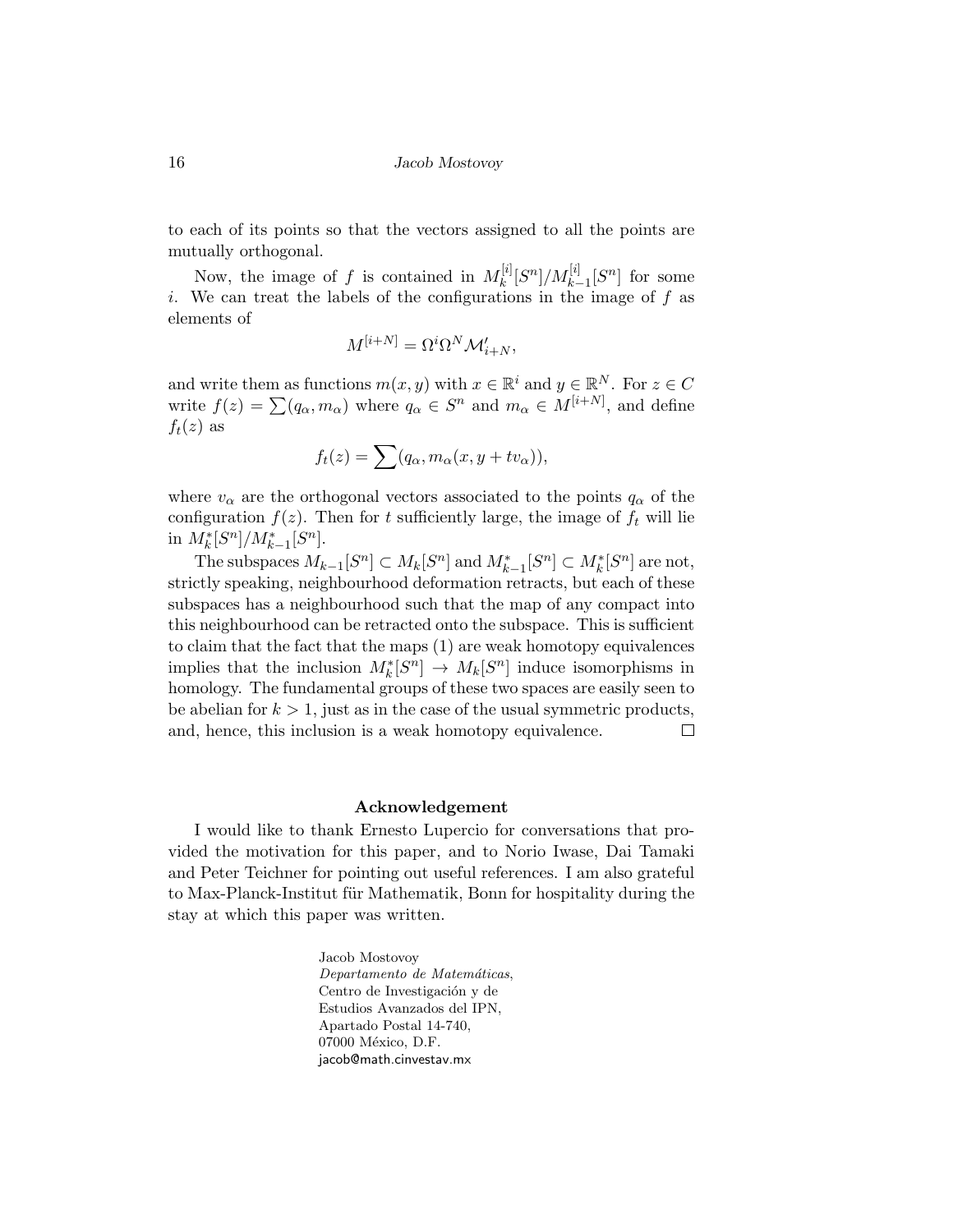## References

- [1] Aguilar M.; Gitler S.; Prieto C., Algebraic Topology from a Homotopical Viewpoint, Springer-Verlag, 2002.
- [2] Anderson D. W., Chain functors and homology theories., Sympos. Algebraic Topology (1971), Lect. Notes Math. 249 1971, 1-12.
- [3] Bousfield A. K.; Friedlander E. M., Homotopy theory of Γ-spaces, spectra, and bisimplicial sets., Geom. Appl. Homotopy Theory, II, Proc. Conf., Evanston (1977), Lect. Notes Math. 658 1978, 80-130.
- [4] Dold A.; Thom R., Quasifaserungen und unendliche symmetrische Produkte., Ann. Math. 67 (1958), 239-281.
- [5] Hatcher A., Algebraic Topology,. Cambridge University Press, Cambridge, 2002.
- [6] Kuhn N., The McCord model for the tensor product of a space and a commutative ring spectrum., Categorical decomposition techniques in algebraic topology., Birkhäuser, Basel, 2004.
- [7] May J. P., Categories of spectra and infinite loops spaces., Lect. Notes Math. 99 1969, 448-479.
- [8] McCord M. C., Classifying spaces and infinite symmetric products., Trans. Am. Math. Soc. 146 (1969), 273-298.
- [9] Voevodsky V.,  $\mathbf{A}^1$ -homotopy theory. Proceedings of the International Congress of Mathematicians, Vol. I Berlin (1998), Doc. Math. Extra Vol. I 1998, 579-604.
- [10] Segal G., *Configuration-spaces and iterated loop-spaces.*, Inventiones Math. 21 (1973), 213–221.
- [11] Segal G., Categories and cohomology theories., Topology 13 (1974), 293–312.
- [12] Segal G., K-homology theory and algebraic K-theory., K-Theory Oper. Algebr., Proc. Conf. Athens/Georgia (1975), Lect. Notes Math. 575 1977, 113-127.
- [13] Schwänzl R.; Vogt R.M.,  $E_{\infty}$ -spaces and injective Γ-spaces, Manuscripta Math. 61 (1988), 203–214.